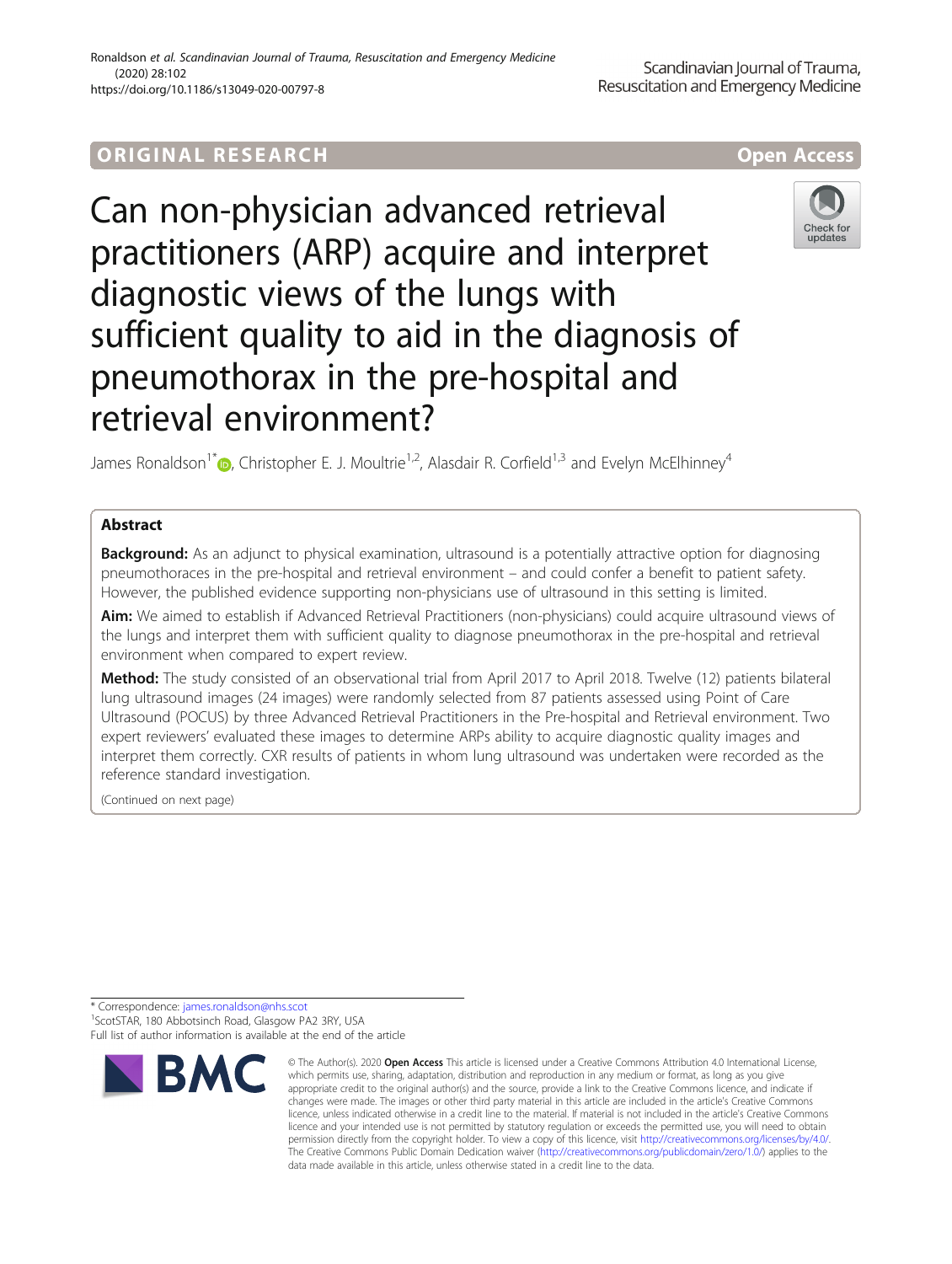## (Continued from previous page)

Results: Within the 22 images considered adequate by the Advanced Retrieval Practitioners, 19 (86.4%, one-tailed McNemar test  $p = 0.125$ ) were considered adequate on expert review. Of the 19 images mutually considered as adequate, both the Advanced Retrieval Practitioners and the reviewers identified two pneumothoraces which were subsequently confirmed on chest x-ray (Sensitivity 100% and Specificity 100% in technically adequate images). One pneumothorax was detected on CXR in a patient with inadequate ultrasound images. Advanced Retrieval Practitioners were therefore able to both obtain adequate images and correctly diagnose pneumothorax in the prehospital environment with 66.6% sensitivity (95%CI 66.6–100%) and 100% specificity (95%CI 81.0–100%) compared to expert review.

**Conclusion:** Advanced Retrieval Practitioners (non-physicians) can obtain diagnostic views of the lungs of sufficient quality to diagnose the presence, or particularly the absence, of pneumothorax in the pre-hospital and retrieval environment. Although Advanced Retrieval Practitioners were less accurate than the expert reviewers at interpreting the quality of the ultrasound images, the result was not statistically significant, despite the ARPs possibly having been at a methodological disadvantage.

Keywords: Emergency medical services, Pneumothorax, Diagnostic imaging

## Background

Diagnosis of pneumothoraces based on clinical assessment alone has limited value, particularly in the detection of small pneumothoraces [\[1](#page-7-0)]. The addition of ultrasound assessment to increase the sensitivity of pneumothorax detection has become established practice within the hospital environment [\[2](#page-7-0)]. In the prehospital setting, using clinical assessment to diagnose pneumothoraces incurs additional challenges mainly related to the environment. Failure to identify pneumothoraces in pre-hospital care has the potential for more significant consequences than the in-hospital environment, due to the potential for worsening of the pneumothorax during transfer. Air transfer is considered to present a particular risk due to changes in atmospheric pressure associated with flight. Despite the diagnostic challenge, and perhaps related to clinician awareness of the implications of missed diagnosis, tension pneumothorax is often over-diagnosed and overtreated in the pre-hospital environment [\[3](#page-7-0)]. This has the potential for patient harm, particularly pertaining to the infection risk from emergency surgical procedures performed pre-hospital. Point of Care Ultrasound (POCUS) may facilitate more accurate diagnosis of pneumothorax when compared to clinical examination: potentially reducing unnecessary interventions and their associated risk of morbidity [[4](#page-7-0)].

O'Dochartaigh's [[5\]](#page-7-0) review highlighted POCUS training to be feasible for both physicians and nonphysicians. Two small observational studies conducted in clinical environments have demonstrated that nurses and paramedics are able to acquire adequate images and interpret them as accurately as those performed by physicians [\[6](#page-7-0), [7\]](#page-7-0). Within the United Kingdom (UK) there is limited published evidence supporting non-physicians clinical diagnostic use of ultrasound in the pre-hospital

and retrieval environments. Studies conducted have been set in controlled, simulated conditions on either cadavers or healthy models [\[8\]](#page-7-0).

Advanced Retrieval Practitioners form an integral part of the Emergency Medical Retrieval Service (EMRS) clinical team - delivering advanced resuscitation, stabilisation and transfer of critically ill patients. The EMRS forms part of the national critical care transfer service in Scotland – provided by the Scottish Specialist Transfer and Retrieval (ScotSTAR) division of the Scottish Ambulance Service. The EMRS has two main clinical roles:

- The principal purpose of the service is the support of rural hospitals and General Practitioners through delivery of a critical care advice and retrieval service (secondary retrieval). Transport for secondary retrievals is provided via helicopter, aeroplane and road vehicles. This patient group contains a mix of major trauma and multi-organ failure medical patients.
- Additionally, the service operates a pre-hospital critical care and transfer (primary retrieval) service, predominantly for major trauma patients. This service includes the delivery of pre-hospital anaesthesia, blood and resuscitative surgical procedures.

In the EMRS context, an Advanced Retrieval Practitioner (ARP) is a nurse or paramedic who has gained a substantial amount of experience working in primary and secondary retrieval; including critical care aeromedical transfers. Routinely they will work as part of a Consultant led team but can also work autonomously within their scope of practice when required.

In 2010, Brooke et al. [\[8](#page-7-0)] conducted a narrative review of the literature to identify clinical studies that examined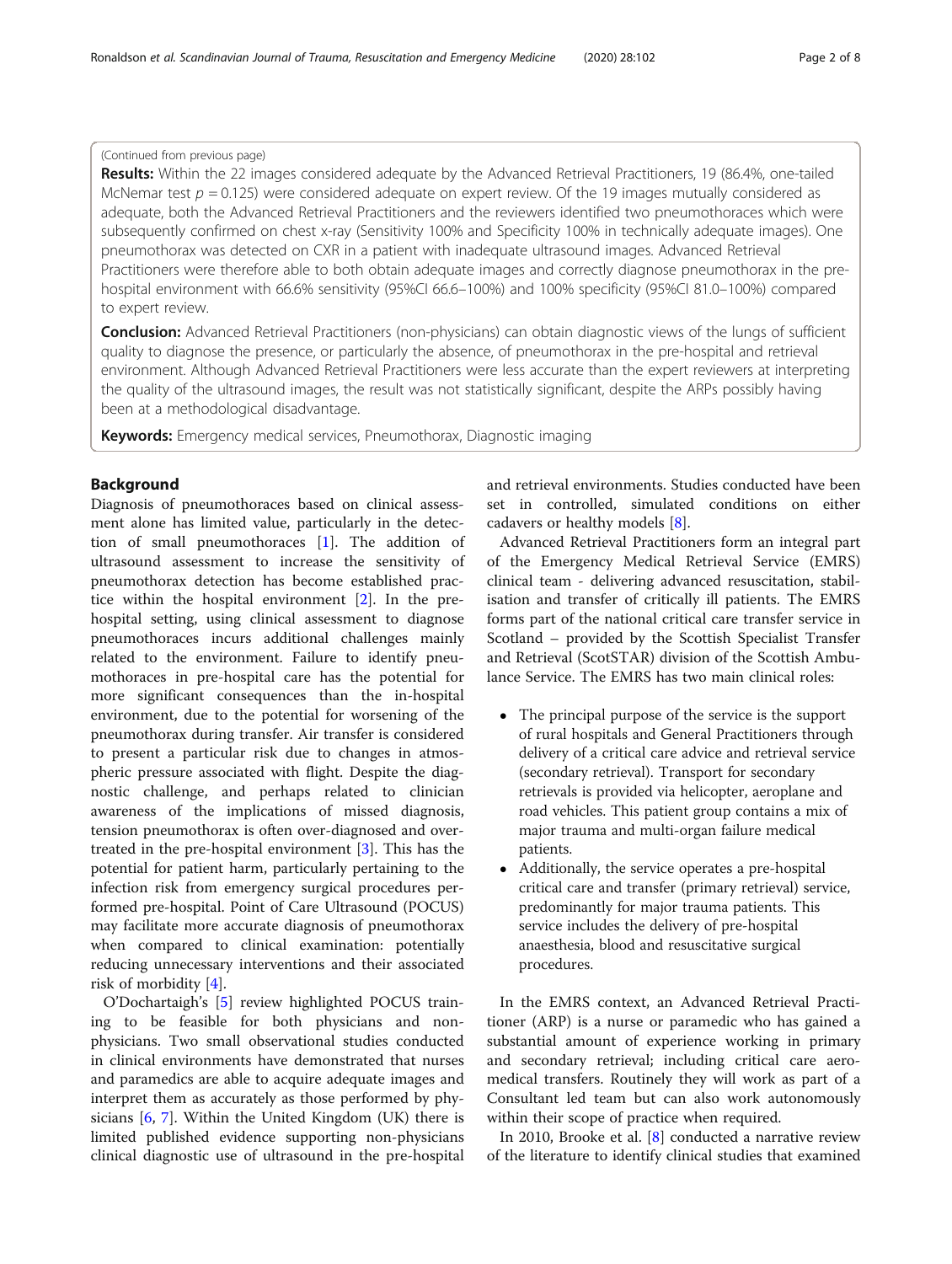the use of ultrasound by non-physicians in the prehospital environment. They concluded that paramedics from outside the UK are able to perform POCUS with images of sufficient quality to positively identify lung pathology found in critically ill patients. Lyon et al's study [\[9](#page-7-0)] demonstrated that all members of a critical care transport team could acquire and retain the skills necessary for using ultrasound to detect the sliding lung sign (SLS) - a sensitive indicator which occurs due to movement of the visceral pleura directly on the parietal pleura  $[2]$  $[2]$  - the presence of which excludes pneumothorax.

In the pre-hospital and retrieval environment clinicians must additionally manage the challenges presented by inclement weather, cognitive distractions and limited space, amongst others. Roline et al's [\[10](#page-7-0)] study suggested that significant limitations to the application of POCUS for detecting pneumothorax in their Helicopter Emergency Medical Service (HEMS) was lack of time and aircraft space. Lyon et al. [\[9](#page-7-0)] stated that it would be prudent to evaluate the effects of vibration, motion and visibility during active transport as they may impact the accuracy of the SLS for aiding detection of pneumothorax.

Previous studies  $[11-13]$  $[11-13]$  $[11-13]$  $[11-13]$  $[11-13]$  reviewing non-physicians use of lung US have been conducted in specifically controlled research environments. They all used pre-recorded lung imaging videos. Chin et al. [\[14](#page-7-0)] used healthy simulated patients, while Lyon et al. [\[9](#page-7-0)] used cadaveric models. The generalisability of these studies to the realworld clinical pre-hospital environment is limited, and so the potential decrease in sensitivity, specificity, and accuracy in diagnosing pneumothorax under the challenges of the pre-hospital environment remaining unknown.

In this study, we aimed to assess the feasibility of nonphysicians working within a UK pre-hospital service to undertake pre-hospital ultrasound pneumothorax diagnosis in a live clinical environment, and assess the accuracy of the pneumothorax diagnosis.

#### Methodology

We conducted an observational study in which the ultrasound images and their associated interpretations generated by a team of three ARPs during the course of their normal clinical practice were retrospectively analysed by two expert reviewers to determine their technical quality and diagnostic accuracy.

## Population

Ultrasound images captured by three ARPs during a 12 month period from April 2017 to April 2018. The time available for expert review was limited by the ongoing clinical duties of the reviewers. Review of 12 patients (24

images) was considered achievable within this constraint and so 12 patients were selected as a convenience sample. To reduce selection bias in this relatively small sample and to stratify images between ARPs from different clinical backgrounds: four patients from each ARP's obtained ultrasound videos (12 patients total) were selected by random draw, performed by a blinded staff member. This encompassed a total of eight images (two images from each of the four patients) per ARP (See Fig. [1](#page-3-0)) to a total of 24 images (left and right lung studies for 12 patients).

## Image acquisition

ARPs, during the course of their clinical work, obtained lung images of patients in whom there was clinical suspicion of pneumothorax. Ultrasound images were obtained using a GE (General Electric company, Boston, USA) V-scan dual-probe, pocket-sized, battery-powered ultrasound machine. The high-frequency linear array transducer was used for each examination, as is standard practice for lung ultrasound to diagnose pneumothorax. As a result of the challenges of the pre-hospital environment, the ARPs performed an abbreviated anterior ultrasound examination of the chest. This recognized practice involves placing the linear probe in the second intercostal space on both the left and right chest with the patient preferably in the supine position [[15](#page-7-0)]. The images were saved in real-time to the device as video clips.

| Inclusion Criteria |  |
|--------------------|--|
|--------------------|--|

- Adult patients (> 18 years of age) obtained by an Advanced Retrieval Practitioner.
- Ultrasound video of lungs obtained and saved to file
- Trauma and Medical

Exclusion Criteria

- Images from patients < 18 years of age
- Patients with saved static image of lungs
- No saved video of the lungs available
- Abdominal and Cardiac saved images

Retrospective descriptive data was obtained from the ScotSTAR EMRS electronic patient record database. The specific information pertaining to the conduct, and challenges, of the ultrasound scan were obtained from the ARPs' ultrasound electronic database.

## Evaluation tool

Permission was kindly granted by Dr. Jacob Quick to use an evaluation tool from their prospective observational trial [[6\]](#page-7-0). The characteristics of the participants and trial setting were closely representative to this project. Quick et al's study sought to evaluate the ability of prehospital, in-flight thoracic ultrasound to identify pneumothorax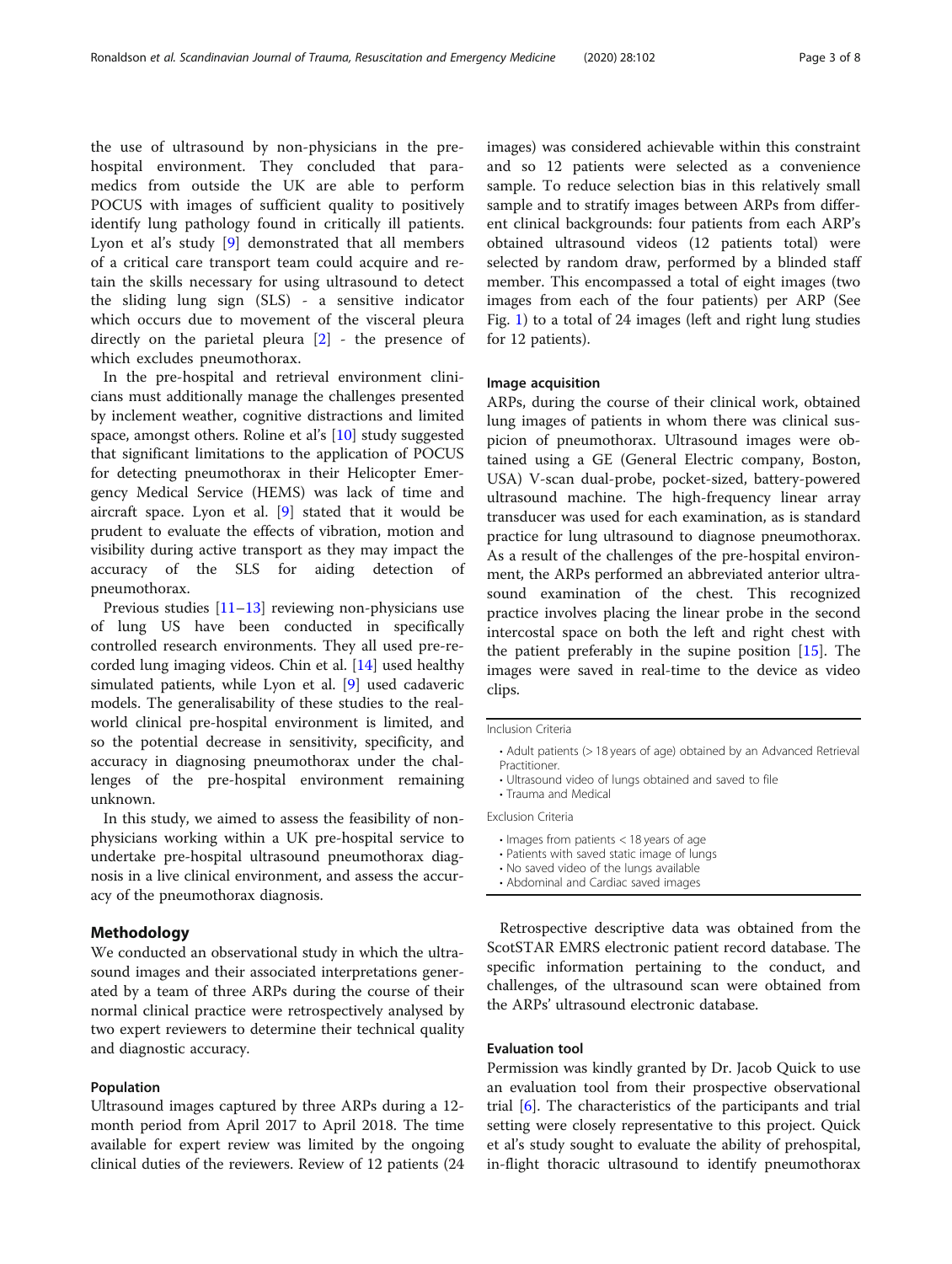<span id="page-3-0"></span>

when compared to chest X-ray and computed tomography (CT). Physicians and non-physicians completed the tool without any documented concerns. The tool consists of 5 binary yes/no questions in relation to both left and right sides of the chest. It uses a combination of both positive and negative sonographic signs to improve the accuracy of ultrasound-based diagnosis of pneumothorax. The sonographic nomenclature of the signs used in the tool is supported by expert consensus [\[16\]](#page-7-0). Prior to review of the images, this study's expert reviewers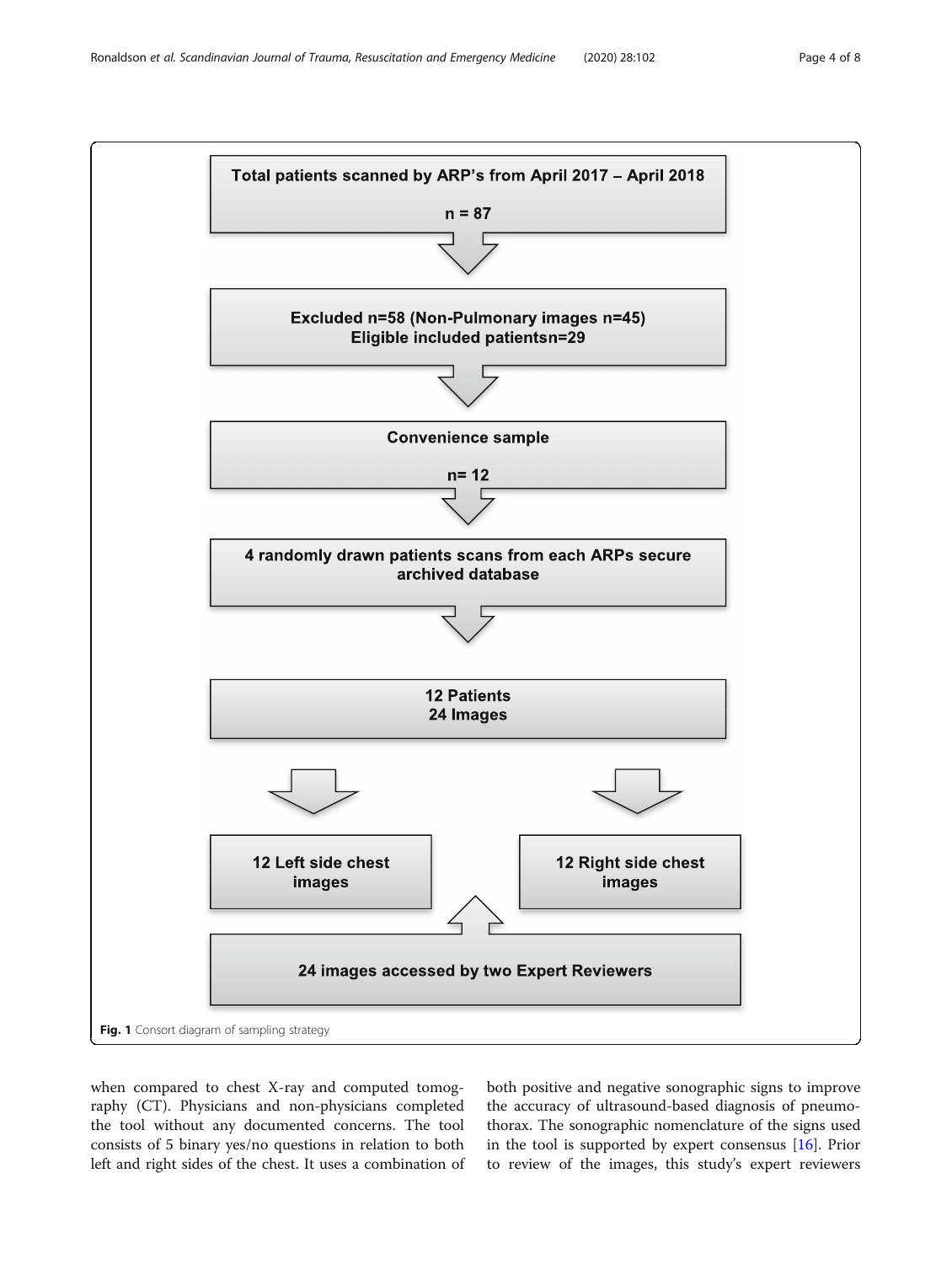agreed that the tool was clear and understandable. To objectively measure the diagnostic quality of the images, the views were denoted as satisfactory or unsatisfactory based on the ability to clearly visualise the pleural line – the same assessment used previously by previous studies [\[6](#page-7-0), [14](#page-7-0)].

## Review of the images

Each ARP clinically interpreted the images at their initial point of care assessment with the patient. The images and the ARP's interpretation thereof were recorded prospectively in the electronic database. The ARPs' interpretations were then immutably transferred to the ultrasound evaluation tool at a later time.

The two expert reviewers independently reviewed the images and separately completed their evaluation tools. One expert reviewer was an EMRS Emergency Medicine Consultant and the other a non-EMRS Emergency Medicine Consultant who is the RCEM regional ultrasound lead. Each reviewer was blinded to both the ARP and the other reviewer's interpretation of the ultrasound images, and also to the subsequent chest x-ray (CXR) result. Specialist radiologists reported all CXRs, the results of which were obtained as the reference standard for the study.

#### Data analysis

Data analysis was undertaken using SPSS version 24 (IBM Corporation, Texas, USA) and the open-source R language and environment for statistical computing (R Foundation for Statistical Computing, Vienna, Austria, 2018). The study design did not permit the ARPs to attain superior diagnostic accuracy to the reviewers so a one-tailed hypothesis test was used. A  $p$  value of  $< 0.05$  is considered statistically significant. The degree of agreement between the two expert reviewers interpretation of the images is analysed using the Cohen Kappa statistic.

#### Ethical approval

The Scottish Specialist Transfer and Retrieval (ScotSTAR) Research and Development group reviewed the projects proposal and approved accessing stored ultrasound images. Glasgow Caledonian University School of Health & Life Sciences Nursing and Community Health ethics committee granted ethical approval for the study. (HLS/ NCH/17/025).

## Results

Between April 2017 and April 2018 a total of 87 patients were scanned, of which, 29 were eligible for inclusion into the study. These images had been anonymised and stored in a secure electronic format at the researcher's operations base. Twelve patients images were included in the analysis (Fig. [1](#page-3-0)).

Of the twelve patients whose pre-hospital lung ultrasounds were selected for analysis,  $17\%$  ( $n = 2$ ) were female and 83% ( $n = 10$ ) were male. Age demonstrated a mean of 46 and mode of 36 years. The National Early Warning Score (NEWS) demonstrated a median of 8.5 with an interquartile range (IQR) of 8.

The indication for scan was 50% trauma (6/12) and 50% medical (6/12). Thoracic trauma was distributed between penetrating ( $n = 2$ ) and blunt ( $n = 4$ ) trauma. Medical indications for lung ultrasound related to circulatory ( $n = 2$ ) and respiratory compromise ( $n = 4$ ).

Pertaining to the ultrasound environment: the largest proportion of ultrasound images was acquired inside a land ambulance  $(41.7\% N = 5 - \text{See Fig. 2}).$  Three patients (25%) had their images acquired outside at the "roadside" – comprising two urban street locations and a rural industrial location (Fig. [2](#page-5-0)). Patient packaging challenged ARPs obtaining adequate views in 16.6% of the images taken (Fig. [3](#page-5-0)). The ARP's commented on two specific factors that challenged their ability to acquire diagnostic quality images; patients' body habitus and the presence of subcutaneous emphysema – see Fig. [3\)](#page-5-0).

## Expert reviewer inter-reliability

There was 100% inter-observer agreement (Kappa = 1.00) between the two experts in assessment of image adequacy and accuracy.

#### ARP image adequacy

The Advanced Retrieval Practitioners considered twenty-two images obtained to be adequate. Of these, nineteen (86.4%) were also considered diagnostically adequate on expert review. The difference was not statistically significant (McNemar one-tailed  $p = 0.125$ ).

## ARP image accuracy

Within the nineteen images considered mutually adequate, the Advanced Retrieval Practitioners identified two pneumothoraces, which were also identified by both expert review and CXR (Comparative sensitivity 100%).

There were no false positives from the ARPs or expert reviewers (Comparative specificity 100%).

Within patients in whom the pre-hospital ultrasound images were not of diagnostic quality, CXR subsequently demonstrated one pneumothorax. Therefore, when image adequacy was also taken into account, two out of three CXR diagnosed pneumothoraces were identified by the ARP's using ultrasound (overall sensitivity 66.6%).

This project therefore demonstrated that for this group of patients Advanced Retrieval Practitioners were able to obtain adequate images in the pre-hospital environment and correctly detect pneumothorax with:

- 86.4% accuracy when compared to expert review.
- 66.6% sensitivity (95%CI 57.5–100%).
- 100% specificity (95%CI 81.0–100%).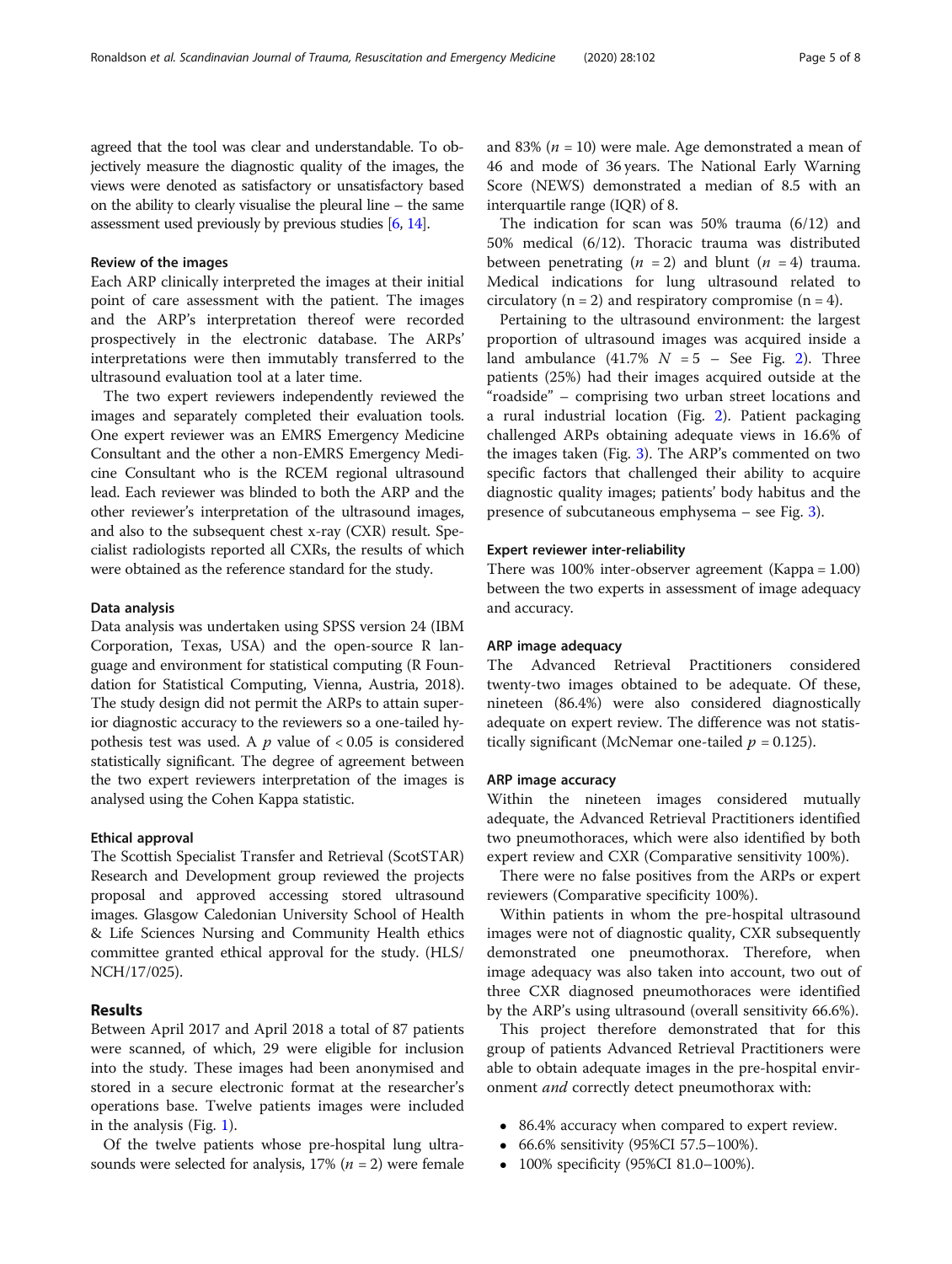<span id="page-5-0"></span>

## **Discussion**

## Summary of main findings

Our data shows that paramedics and nurses have the ability to use POCUS effectively in the pre-hospital and retrieval environment. This effectiveness is dependent on a two-step process. Firstly they are capable of acquiring diagnostic quality images of the lungs. Secondly they are able to interpret images and correctly diagnose the presence or absence of pneumothorax when compared to CXR.

## Strengths and weaknesses

The use of the CXR as a gold standard was a methodological limitation of the study as it is recognized that both ultrasound itself and CT are more sensitive in diagnosing pneumothorax. During review of the data, it was identified that there was one pneumothorax which had been identified on CXR which had been noted by the ARPs - but which, on expert review, had been considered to be an inadequate

image. As a result, this was considered a 'missed' pneumothorax because, according to the methodology, the expert reviewers were assumed to be always correct; thus, any difference in interpretation would always deem the ARPs to be wrong. This influenced the ARPs' overall sensitivity of 66.6%. It may have been the case that the ARPs had more information at their disposal, either in the form of clinical information – having been at the scene, with the patient at the time of the scan or had used their interpretation of adequate ultrasound images in the scan beyond that captured for in the video clips – with which to diagnose pneumothorax and which would positively account for the ARPs ability to correctly diagnose pneumothorax from a seemingly inadequate image. Aside from this methodological consideration, the ARP's diagnostic performance emulated a successful previous "real world" pre-hospital study in relation to their sensitivity and specificity (5-Quick et al. 2016 - Sensitivity 68% (CI 0.46–0.85).

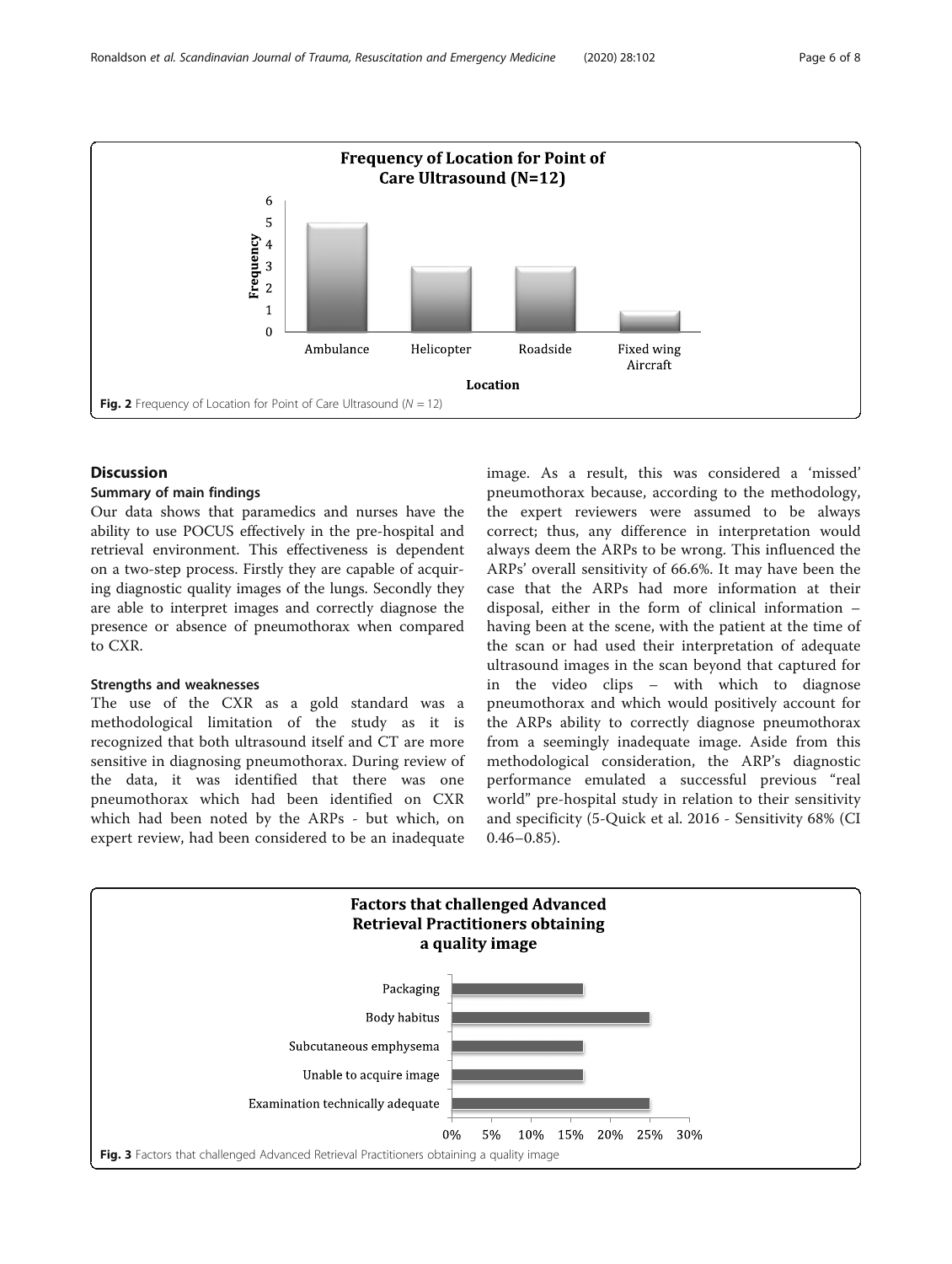Specificity 96% (CI 0.90–0.98 and Accuracy 91% (CI  $0.85 - 0.95$ ).

A limitation to the study was the restricted sample of available Advanced Retrieval Practitioners that had received training and whom had gained adequate exposure in performing POCUS in the pre-hospital and retrieval environment. This limitation meant that the sample was small and had to be convenient due to the small pool of competent practitioners and limited available time from the expert reviewers. A future study could compare the inter-ARP agreement of images, addressing heterogeneity between the ARP's training. In this study two practitioners had completed level one ultrasound training days endorsed by the Royal College of Emergency Medicine. One of the practitioners had also successfully completed a log-book and triggered assessments to be deemed competent with equivalence (by appropriate support and supervision at the clinician's place of work) to Royal College of Emergency Medicine (RCEM) Core Level One ultrasound curriculum. The third practitioner had attended Focused Intensive Care Echo (FICE) training.

#### Implications for practice

The scans were conducted on real patients during real clinical practice in the pre-hospital environment for the contemporaneous diagnosis of emerging pathology. Images were acquired outside the hospital on a range of transport platforms including land ambulances, rotary wing and fixed wing, in addition to the outdoor environment itself. This contrasts previous studies which were performed on cadavers, or in controlled environments.

The ARP's commented that packaging, body habitus and subcutaneous emphysema presented challenges to acquiring images. In the transport platforms used, the patients' left side is relatively inaccessible due to the proximity of rigid stretcher and vehicle structures. Careful packaging of patients to provide pain relief, clot stability and safety is essential in pre-hospital and retrieval medicine. To avoid interfering with this intervention, clinicians should aim to achieve primary image acquisition prior to patient packaging. "Image access windows" – access points to critical areas of the patient's anatomy for the purposes of obtaining ultrasound images created through the patient packaging equipment - can then be used to continue dynamic ultrasound monitoring of the patient. Obtaining adequate ultrasound images in obese individuals can be more difficult due to attenuation of the signal over a longer skin-toorgan distance [\[17](#page-7-0)]. Similarly, subcutaneous emphysema acts as a barrier of air affecting acoustic impedance; scattering the ultrasound waves and preventing the composition of deeper ultrasound images [\[18](#page-7-0)].

## Implications for research

Operator dependence of ultrasound is a well described limitation [[19](#page-7-0)]: it is a 'real-time' imaging modality, relying heavily on immediate interpretation of the moving ultrasound image rather than later review of static 'hard copy' imaging. Retrospective analysis of saved imaging is a long established and generally effective method of assessing report accuracy for many medical imaging modalities [\[20\]](#page-7-0). However, this approach caused difficulties for the expert reviewers who did not have the benefit of real-time images, instead having access to only 3 second "looped" video clips. The study's choice of expert reviewers may not be considered gold standard, in that they were not radiologists in hospital. However, it was a deliberate, pragmatic choice to use ultrasound trained Emergency Medicine (EM) physicians as the reference standard for patients in the pre-hospital environment, where a radiologist is not available and the immediate, diagnostic interpretation of point-of-care ultrasound is therefore carried out by EM, ICM or anaesthesia physicians. Ultrasound is used as an adjunct to enhance initial assessment of a patient, where image assessment and diagnosis occurs in real-time. The expert reviewers were blinded to any patient demographic, history or clinical assessment findings. They found assessing the images outside the dynamic clinical environment challenging. Conversely, the ARP's did not describe such difficulties – as they interpreted images in real-time during clinical practice, they may have had the benefit of additional clinical information available at the scene.

It has been recognised that specific training in POCUS for non-physicians varies among health authorities, regulatory bodies, and employers [\[5](#page-7-0)]. The ARP's in this study are advanced practitioners – all of whom had completed accredited training courses. Their advanced, specialised role may limit the study's external validity, as they may not be representative of the wider non-physician population – or of those working purely in the in-hospital environment. In contrast, the study was conducted in the 'real world environment' against pragmatic challenges that are certain to be experienced by other clinicians, and in other services.

As part of the data analysis, a retrospective power calculation was undertaken. This calculation established that the number of images required to detect a statistically significant difference with the ARP's being 86.4% accurate in their interpretation of image adequacy was 66 images. Therefore, the study was significantly underpowered, and a type-2 error cannot be excluded. A further, adequately powered, study should be undertaken. This could also be used to address other methodological challenges, for example the assumption of expert reviewer infallibility.